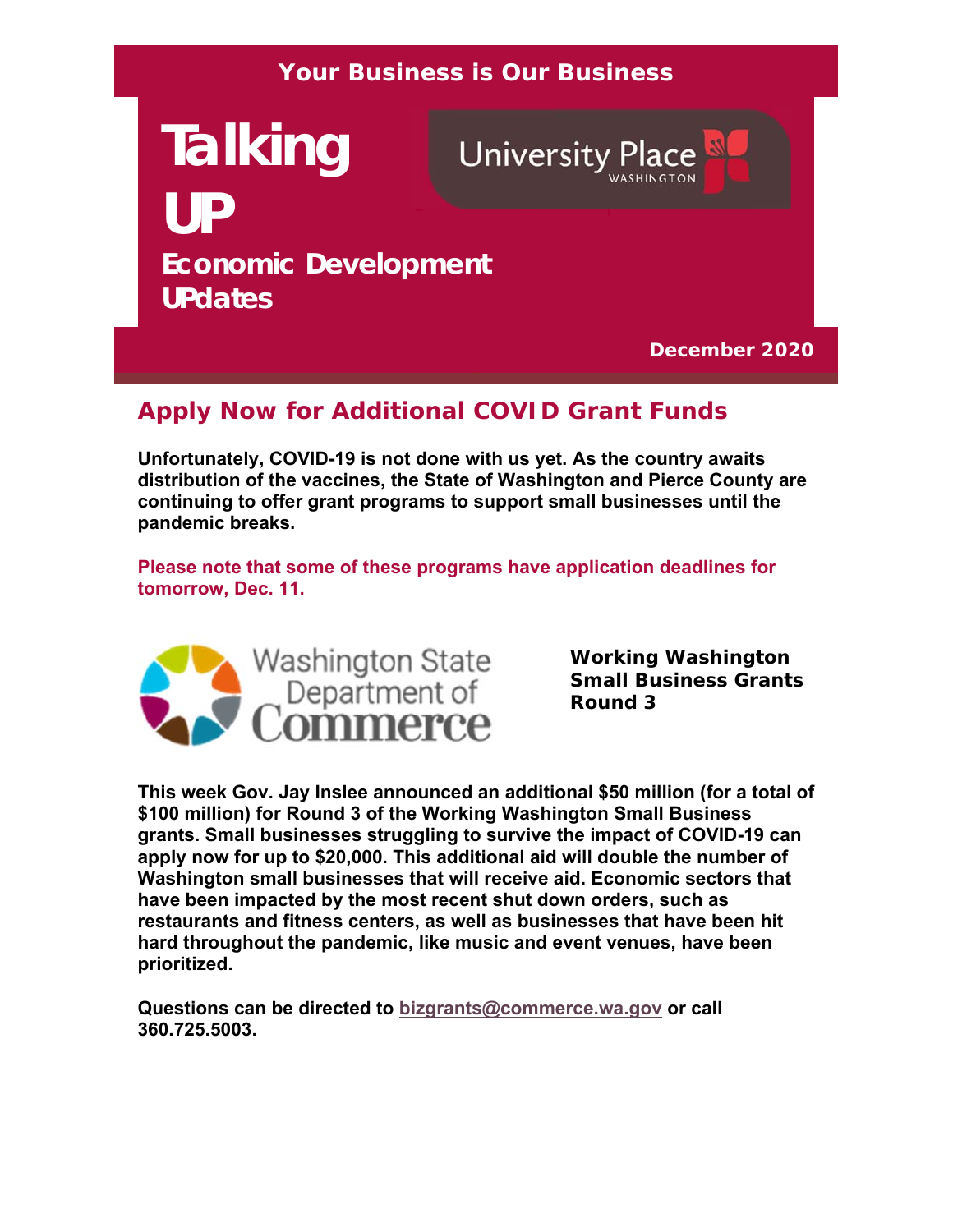**Applications submitted by 5 p.m. on Dec. 11 will be given top priority. Apply now.**

**Pierce County \$10,000 Business Rollback Relief Grant**



**These grants of up to \$10,000 are** 

**designed to help businesses impacted by the newest COVID restrictions. Eligible business types are:** 

- **In-store retail**
- **Arts and culture establishments such as theaters, museums and entertainment venues**
- **Fitness facilities, gyms and bowling centers**
- **Caterers, restaurants, taprooms and similar eating and drinking establishments that do not have a drive-through and did not participate in the full-service restaurant support program "Restaurant Rally."**

**These grants are subject to available funds and eligibility requirements. The application deadline is Friday, Dec. 11 at 5 p.m. Get more information and apply now. Direct questions to PC10KBizGrant@piercecountywa.gov.**

#### **Free PPE for Businesses Still Available**

**Pierce County's distribution of free disposable masks and thermometers to businesses occurs every Friday from 9 a.m. to noon (except on Christmas and New Year's Day). The distribution locations are provided when you sign up.** 

**This free PPE equipment has been made available through federal CARES Act funds. Direct questions to PCBizPPE@piercecountywa.gov**.

### **Enjoy a Holiday Cheer UP!**

**Don't forget to support our local Village at Chambers Bay and Green Firs Towne Center businesses tomorrow, Friday, Dec. 11 from 4 p.m. to 8 p.m. for the Holiday CheerUP.** 



**There will be special holiday displays in front of the businesses that people can enjoy as they drive by while staying safe in their own cars. Santa and his elves will be on hand, as will some favorite Disney and Marvel**